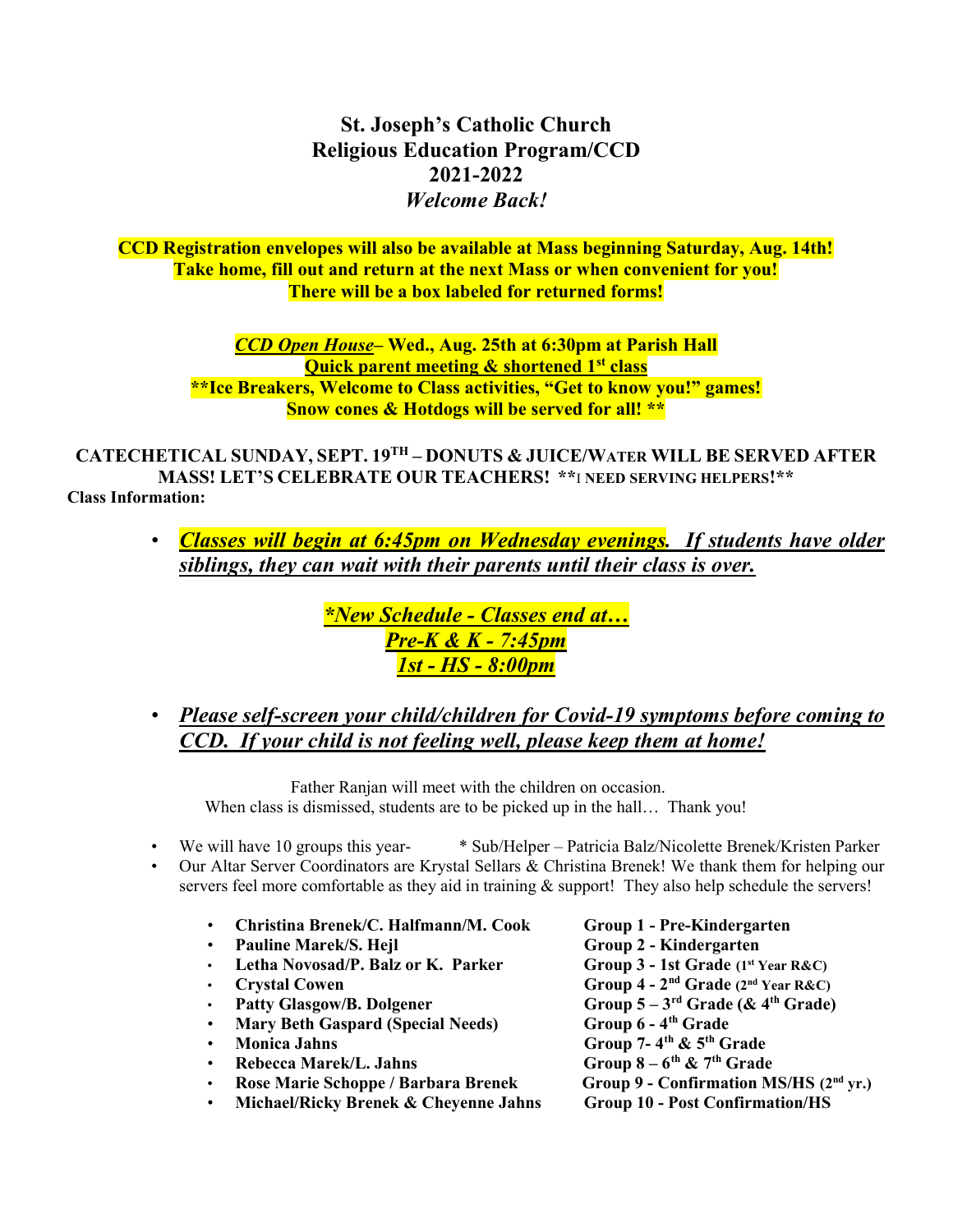### ATTENTION!!!

COVID-19 Protocols for In-Person Ministry at Parishes

Face Masks - DRE/Teachers, volunteers, adults/parents, youth, & children (collectively & individuals) have a choice to wear face masks when participating in a Parish activity, program, or event.

Disinfecting - Parishes will clean and disinfect surfaces that are touched in common before and after a room or other space is used for a Parish Activity. Individuals participating in the Parish Activity are to assist when requested.

Hand Sanitizers - The Parish will provide hand sanitizer stations at convenient locations in the Parish campus and will seek to have hand sanitizers in or near a room while in use for a Parish Activity. The Parish encourages individuals to wash hands frequently and carry personal hand sanitizers.

Signs -The Parish will post signs about keeping healthy, washing hands, disinfecting, staying home when sick, and other COVID-19 prevention recommendations. Individuals participating in Parish Activities are to follow the recommendations on the signs.

Social Distancing - Individuals participating in Parish Activities are to practice social distancing and stay 6 feet apart whenever possible.

Field Trips - The Parish will not coordinate field trips off campus except for walking trips where distancing can be maintained or when Individuals are able to arrange their own transportation.

Informing Parish of Having Contracted COVID-19 - An Individual who receives confirmation of having contracted COVID-19 and who has participated in a Parish Activity in the prior 14 days is to inform the Parish of the condition. The Parish will consult with diocesan officials on the appropriate announcements and communications to others, if any, respecting the privacy of the Individual.

Self-Screening - Individuals are to self-screen for themselves and for their children (under 18) for COVID-19 symptoms before participating in Parish Activities. A COVID-19 symptom means a fever over 100 or more than the occasional: cough, difficulty breathing, shortness of breath, headache, chills, sore throat, shaking or shivering, muscle ache or pain, diarrhea, or loss of taste or smell.

When not to Participate - An Individual is not to participate in a Parish Activity if:

(1) the Individual has contracted COVID-19 and the Individual is not to return to the Parish campus until at least 24 hours have passed since recovery (resolution of fever without medication), the Individual does not experience other COVID-19 symptoms, and at least 10 days have passed since the date symptoms first appeared;

(2) the Individual had "close contact" (within 6 feet for 15 minutes) in the prior 14 days with someone who has contracted COVID-19 and the Individual is not return to the Parish campus until the individual has not experienced a COVID-19 symptom for at least 14 days after the date of close contact; or

(3) the Individual is experiencing a COVID-19 symptom and the Individual is not to return to the Parish campus until at least 24 hours have passed since resolution of fever without medication, if applicable, and the Individual has not experienced other COVID-19 symptoms.

 $\sim$ Let's all work together to keep everyone healthy & safe! Thanks!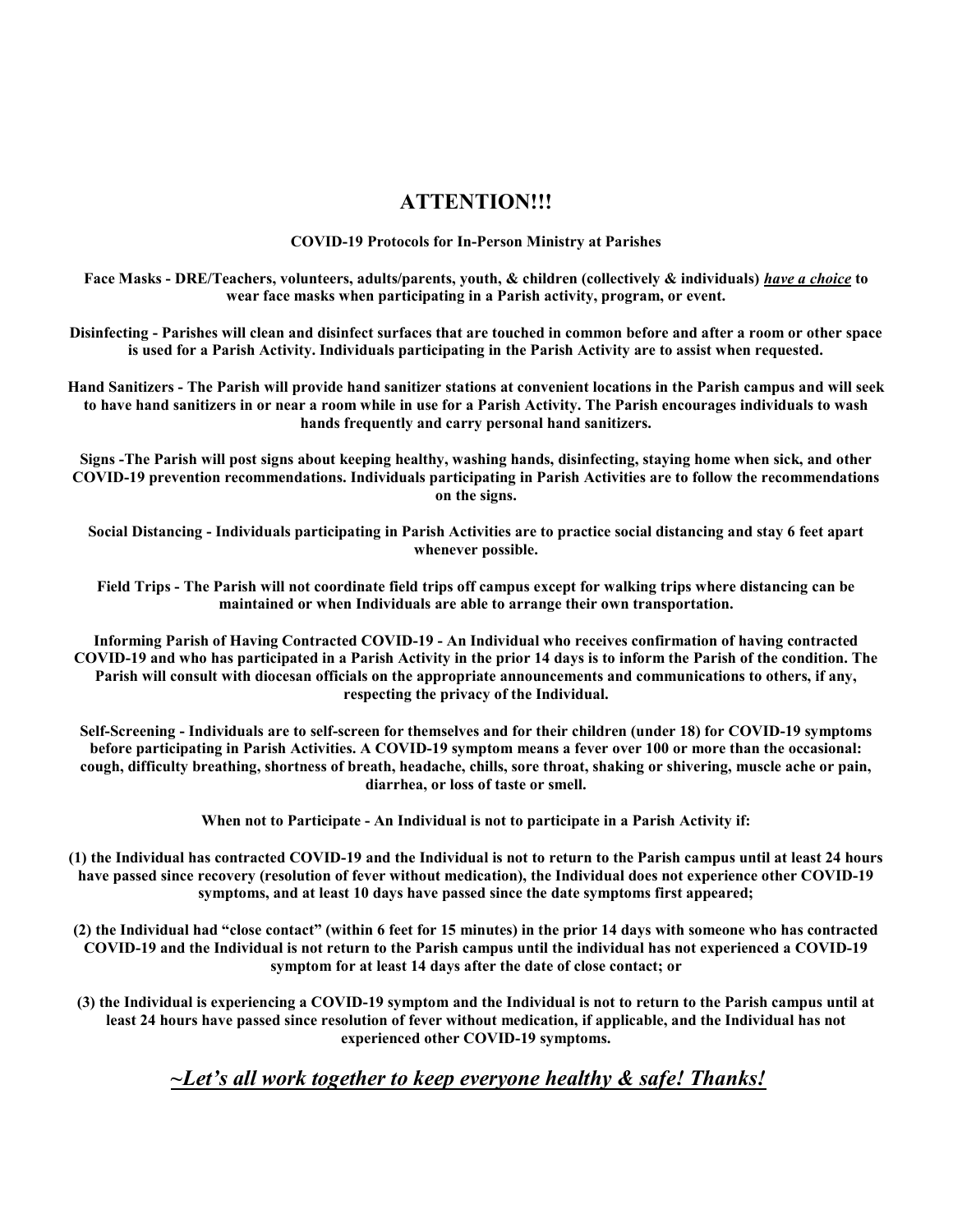#### Expectations:

- Follow Covid-19 Protocol & Procedures
- EIM Lessons Kinder. through 7<sup>th</sup> grade Please try to complete these by Oct.  $30<sup>th</sup>$  Confirmation & Post Confirmation EIM retreat will be held TBD --More details to come! Parents will handle part of the lesson and the teachers will complete the lessons. More info. on this at the Parent Meeting on Aug, 25<sup>th</sup>.
- Attendance: Excessive absences  $(3+)$  or excessive tardiness  $(5+)$  may result in students having to repeat the grade the next year. These cases will be discussed with Father Ranjan and the parents prior to decisions being made. If children are going to miss class, we ask the parents to contact the teacher for the lesson so they can remain current. You can text Shirley Hoelscher, 254-541-7950, and/or the teacher.
- CYO (MS & HS) meetings will be held the first Wednesday of the month! Parents, please encourage your children to be a part of this great group! It is service to our community and it will strengthen your child's walk with our Lord!
- We will be having ADORATION once a month!! More news to come about that soon!
- Altar serving is a huge part of service to our church that we hope ALL students can be a part of once they complete the sacrament of First Communion (usually at the end of  $2<sup>nd</sup>$  grade). If your child has completed the sacrament of First Communion, please discuss with your child this wonderful way to serve your church home! We need more servers and the more we have… the bigger rotation we will have so you only have to do it a few times a year! High school students AND Seniors are asked to stick with us until they graduate! We need YOU to mentor our little ones! They look UP to YOU -- Play on God's field, alter serve!
- High school students that attend CCD on Wed's. get to help with the yearly VBS program and become leaders! Our little ones need to get to know our high school kids, & they look up to them! There will be some great activities planned for our high school students, they shouldn't miss out!!
- Baptismal certificates are required for students enrolled in sacrament classes AND students transferring from another parish. Students attending classes here from another parish will have to bring a letter of consent from their pastor. Also, if you are transferring a student, Religious Education attendance records are required. Students must have attended the First Grade to be enrolled in First Communion Class and Seventh and Eighth Grades to be enrolled in Confirmation preparation classes. (Communion candidates are Second Grade and Confirmation candidates are Ninth Grade.) Unless other decisions have been determined. \*Exceptions only in rare cases!
- If classes are cancelled, parents will be contacted by Facebook message, email and/or phone. It is important for the CCD office to have current phone #'s, email addresses and contact persons for emergency reasons. We will follow area school closings via radio/TV station notices for weather/other delays/cancellations…
- If we have any ongoing behavioral problems with a student, parents will be contacted. Parents must meet with the teacher and the coordinator to discuss the situation. If the problem persists, we will refer the student to the Priest, we will ask that the student not be allowed back to class until the teacher and coordinator are confident that the situation is resolved.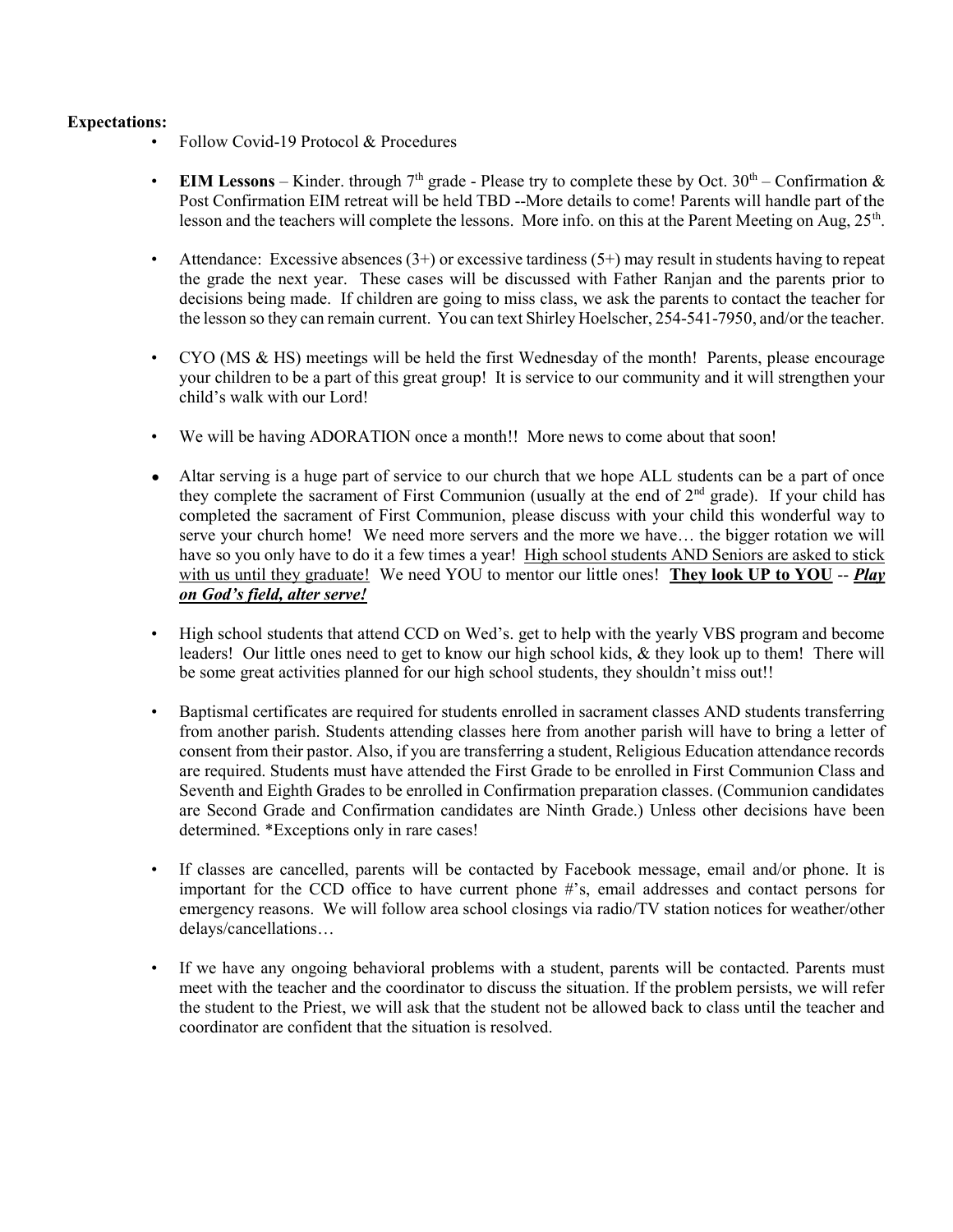#### Class/Church Rules:

- Youth Sundays will be the third Sunday of each month, unless noted otherwise on the schedule. During Youth Sundays, students will lead in praying the Rosary, will proclaim the scriptures at Mass / Lector, & help as Ushers, Altar Servers, Presenters of the Gifts & will ask one question of Father Ranjan. The schedule is below of who is responsible for each month. The Wed. CCD class before Youth Sunday will be a time that those students to pick the part, they will be responsible for and be given time to practice together as a class. The students that select the readings may have their teacher or parent stand up with them at Mass for comfort & reassurance. Copies of the readings will go home with readers to help them practice and get prepared ahead of time!
- All Youth should be at Youth Sunday early (\*by 7:50am!) to fully participate in all parts of Youth Sunday Mass! Children will sit with their parents and will get up as needed to fulfill their responsibilities for Youth Sunday!

## \*\*Youth Sundays -- 3rd Sunday of the Month\*\*

- 1. Oct. 17 High School
- 2. Nov. 21 Confirmation Class
- 3. Dec. 19 3rd Grade
- 4. Jan.  $16 6^{th} / 7^{th}$  Grade
- 5. Feb. 20  $4^{th}$  /  $5^{th}$  Grade
- 6. Mar. 20 High School &  $2<sup>nd</sup>$  Grade
- 7. April 17 Confirmation Class &  $1<sup>st</sup>$  Grade
- 8. May 15 Mixture of classes & volunteers
	- When in church, please show respect for God by sitting still and quiet, and saying the prayers of the Mass. When you show reverence to God in Church, that is what you are to do in Church, everyone else is respected!
	- Please show respect to your teacher and classmates. Teachers put time and effort into preparing lessons, and each time one stops to discipline a student or class, it disrespects the time and effort that the teacher has provided for their students. Remember, this is NOT a paying job; we are a group of volunteers working towards helping your children grow in their faith & walk with the Lord!
	- Please respect the property. Be quiet and still in church. Do not put your feet on the seats or back of the pew in front of you. Do not chew gum, drink or eat in church. When leaving church, no running, yelling, pushing or fighting. Enter the hall with respect for fellow students. Do not sit on tables or write on anything other than what is provided for you. There is to be no running in the hall nor is there to be any horseplay in the restrooms.

### \*\*Please do not wear hats or caps in the building during CCD and/or Mass.\*\*

Please do not bring anything to CCD that is not conducive to a religious learning environment. All Cell phones and iPods must be turned off or turned in to the CCD teacher when entering class and are not to be turned back on until classes dismiss.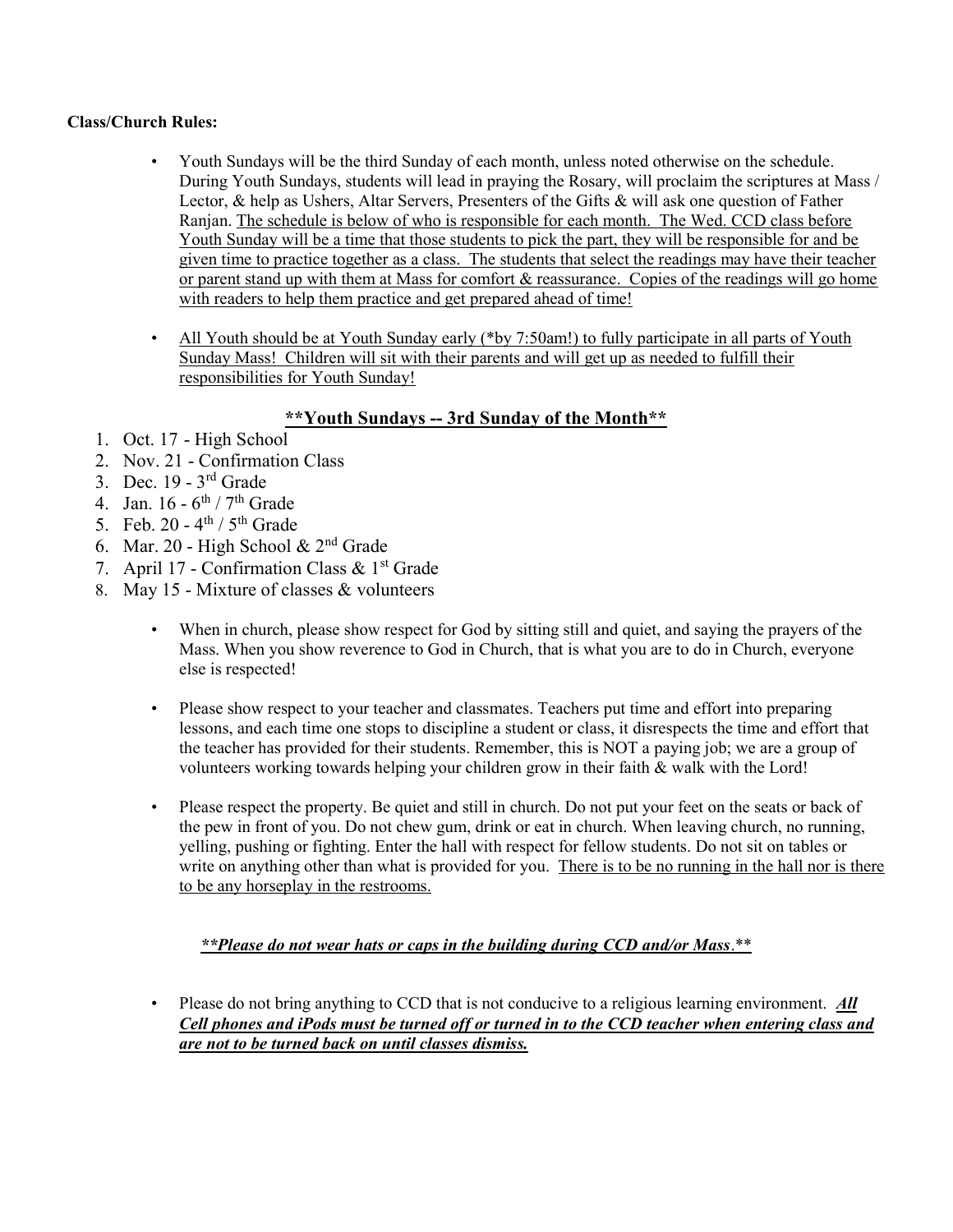- Do not bring candy, toys, sodas or gum to class. CCD Teachers will let you know about their snack preferences and if a snack will be made available. These may be provided for everyone when a teacher plans a party. NO GUM ALLOWED. Please make sure classrooms are clean when you leave.
- The Knights of Columbus may provide supper for the classes, volunteers and parents a few times during the year.

Parents, please feel free to volunteer in your child's classrooms, we would love to have you!

#### Please look at the dates of events for the upcoming year on the next page!!

We're looking forward to a great year! If you have any questions or comments, feel free to call or email:

Blessings to ALL!!!

Shirley Hoelscher - DRE 254-541-7950 svwallace@hotmail.com St. Joseph's Catholic Church